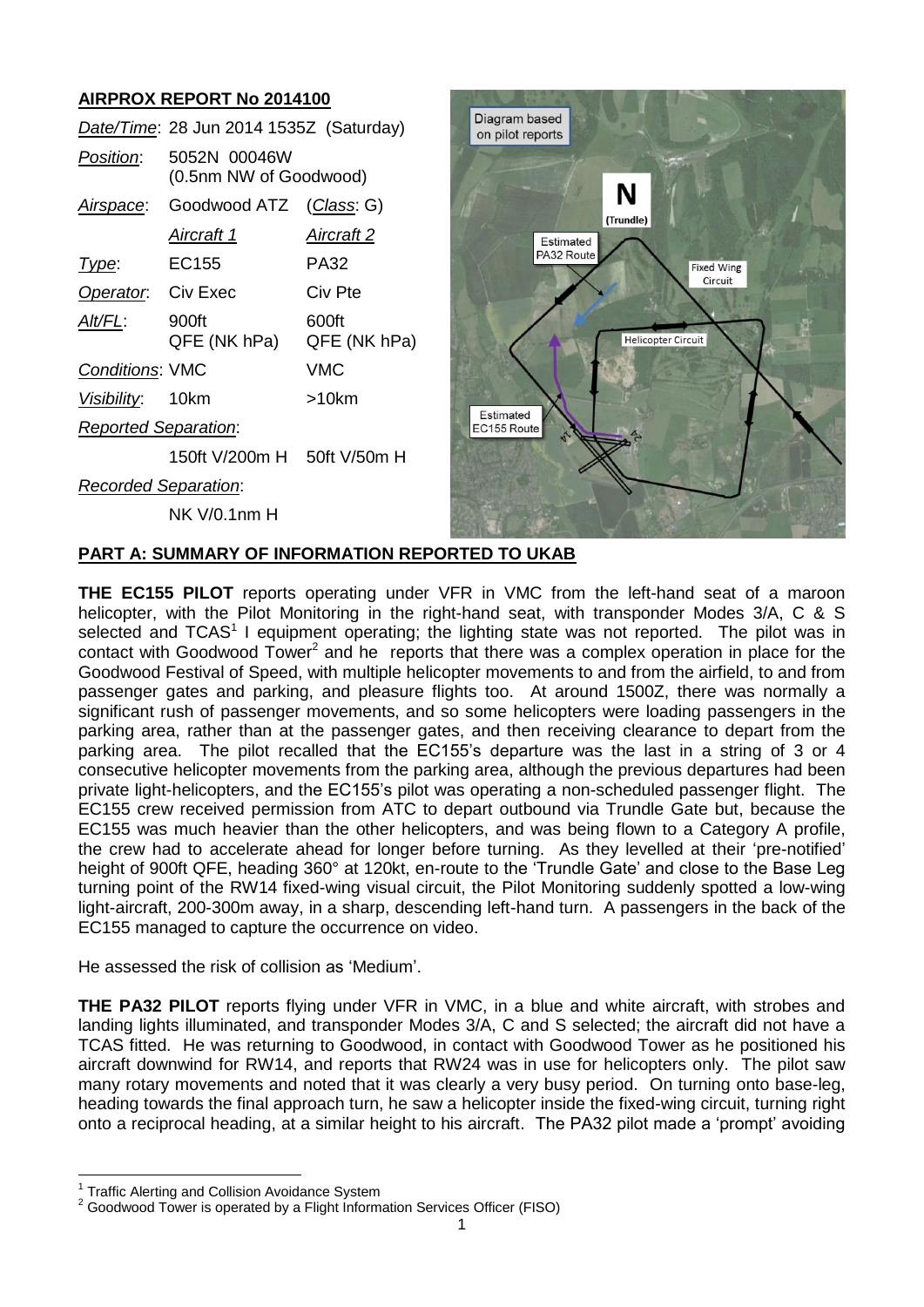action left-turn, saw the helicopter turn back to the left too, and heard its pilot report the Airprox to Goodwood Tower.

He assessed the risk of collision as 'High'.

#### **Factual Background**

The Goodwood weather is not available but the weather at Shoreham, Southampton and Gatwick was recorded as:

METAR EGKA 281520Z 22013KT 9999 FEW016 FEW025TCU 18/14 Q1009= METAR EGHI 281520Z 02004KT 340V060 5000 SHRA FEW011 BKN031 13/11 Q1005= METAR EGKK 281520Z VRB02KT 9999 4000NW SHRA FEW008 SCT027CB 15/13 Q1009=

#### **Analysis and Investigation**

### **CAA ATSI**

The CAA ATSI had access to area radar recording together with written reports from the FISO and pilots of both aircraft. No RTF recording was available due to an error with the recording equipment. A new system is now being installed. ATSI interviewed the Goodwood FISO.

The EC155 and the PA32 pilots were in receipt of Aerodrome Flight Information Service (AFIS) from Goodwood Information.

RW14 was in use for fixed-wing aircraft, with helicopters departing from the threshold of RW24. Goodwood were hosting the 'Festival of Speed' event and all aircraft movements were strictly prior permission only. A 'Special Event Aviation Arrangements and Pilot Instructions' booklet was available to all pilots, and was available via the Goodwood website; page 6 shows the Aerodrome layout for the Festival of Speed – Figure 1.



Figure 1 – Aerodrome layout – Festival of Speed

Helicopters were being allowed inbound and outbound from the north via 'Trundle Gate (N)' not above 900ft, with the fixed-wing circuit at 1200ft. Helicopter pleasure flights were operating from Goodwood House, not above 600ft, within a defined area. During the flying display at Goodwood house the airfield was closed to all movements. The Pilot instructions booklet Page 4 and 5 state:

'*Arriving fixed-wing aircraft should make a standard overhead join at height 2000ft Goodwood QFE…Pilots should descend on the circuit 'dead side' to position crosswind at 1200ft…*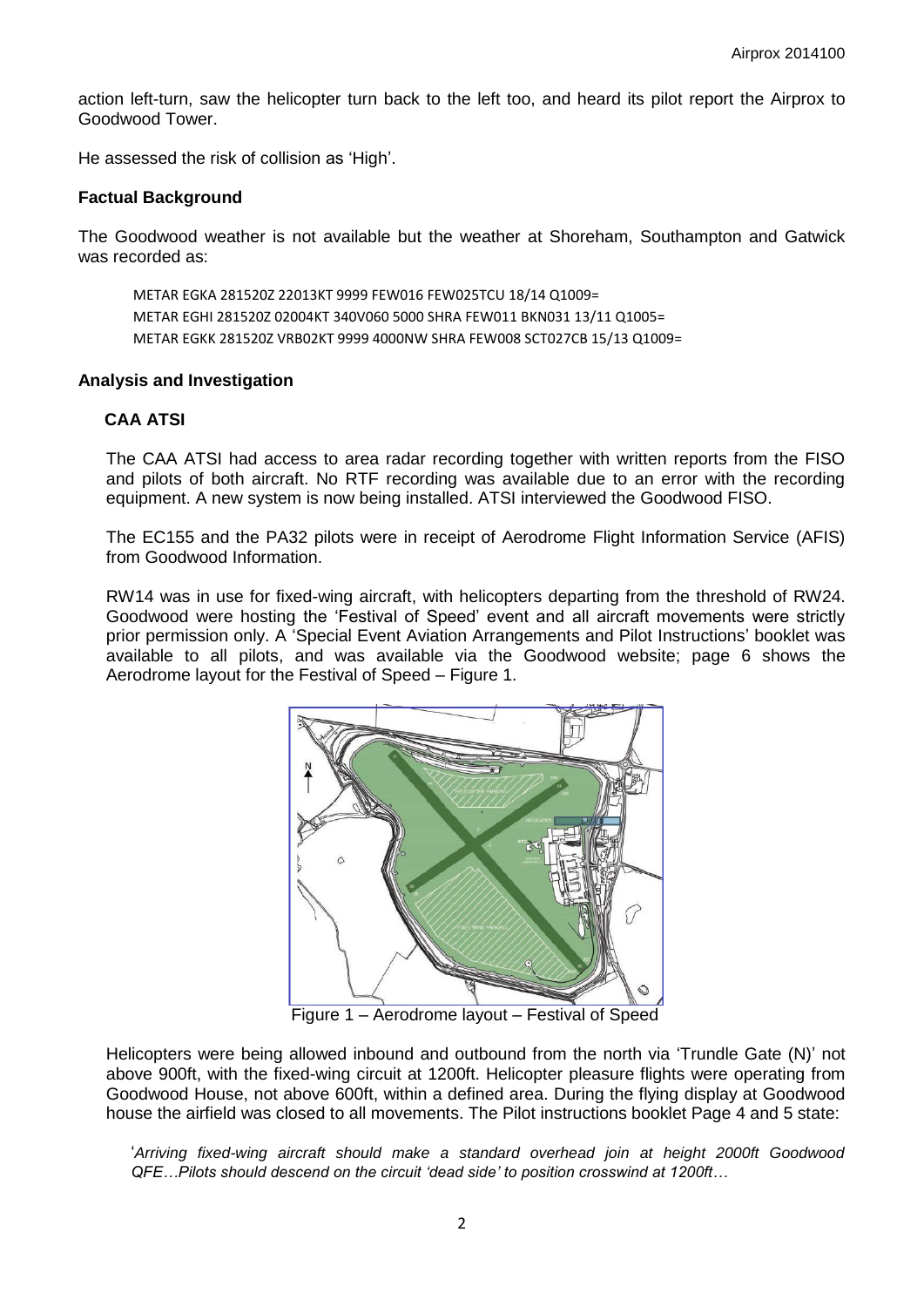*Pilots are warned that multiple helicopter arrivals 'not above 900ft' Goodwood QFE will be taking place simultaneously via either Trundle Gate (N), Tangmere Disused Aerodrome (E), or the Lakes (S)…*

*Fixed wing runway 14 in use*

*Helicopter's shall depart from Runway 24 threshold to the east via Tangmere Disused Aerodrome, remaining east of Runway 14 climb out.*'

Page 15 of the pilot booklet shows the circuit/noise abatement patterns (for normal operations). An extract is shown below, overlayed with the desired track to Trundle (black), and the likely tracks of the EC155 (red) and PA32 (blue) – Figure 2.



Figure 2 – Extract of circuit patterns with likely tracks flown (EC55=EC155).

At 1534:50 the PA32 crossed the coast 6.3nm southeast of Goodwood squawking Mode 3/A 0011 but was not indicating Mode C altitude readout. The PA32 turned towards Goodwood. At 1537:02 the PA32 was 2.5nm southeast of Goodwood - Figure 3.



Figure 3 – Swanwick MRT at 1537:02

At 1538:27 the radar showed the PA32 downwind 0.9nm east-northeast of Goodwood with a number of other aircraft in the vicinity – Figure 4.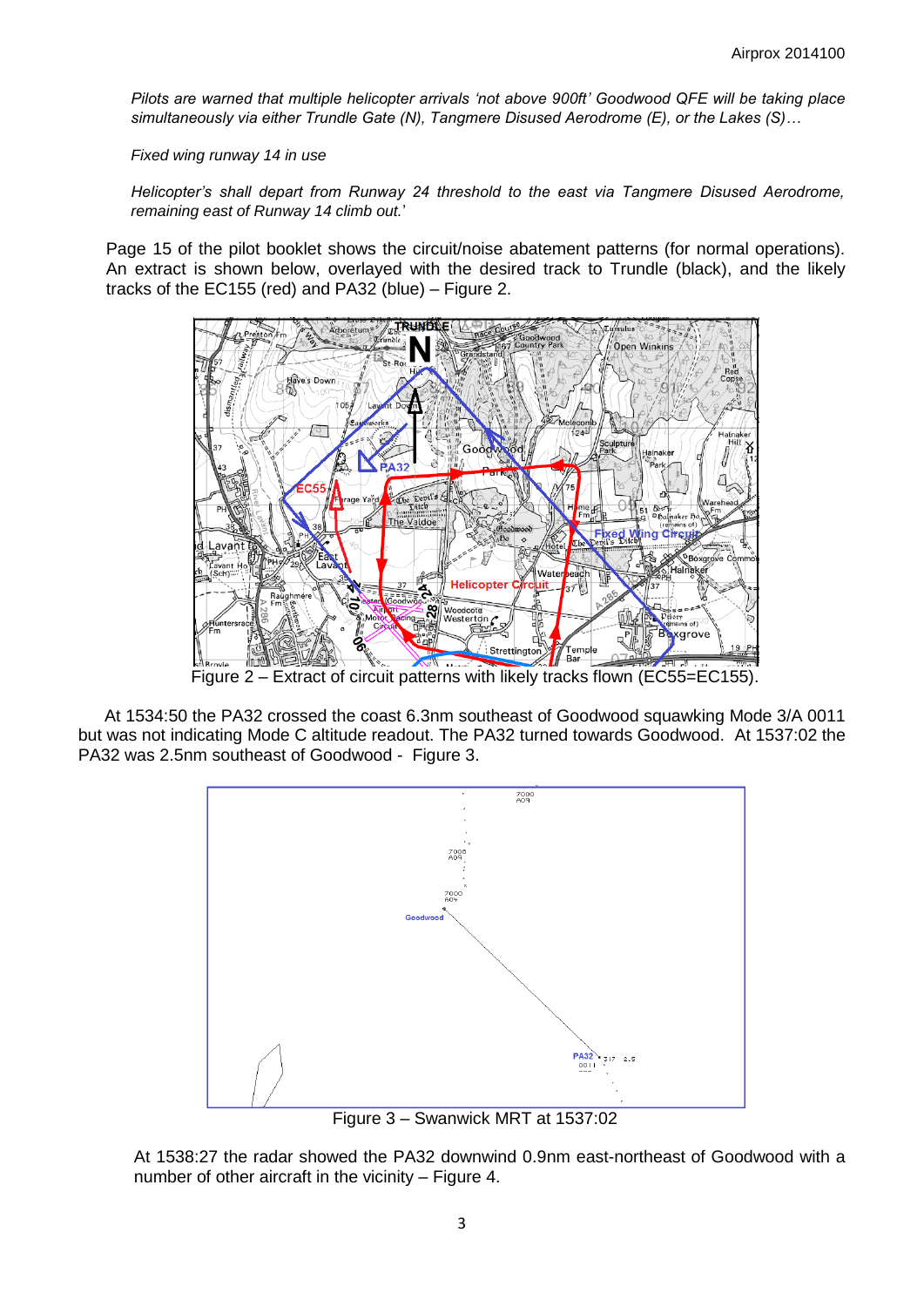

Figure 4 – Swanwick MRT at 1538:27

At 1538:48, the PA32 was shown late downwind with two contacts shown inbound and outbound from/to Trundle(N) – Figure 5.



Figure 5 – Swanwick MRT at 1538:48

At interview, the FISO recalled that the weather was good, and the surface wind was westerly, and that they were very busy. Normally, helicopters would call for start, but he remembered the PA32 pilot was joining downwind when the EC155pilot, with rotors running, called for lift. The FISO first requested the position of the PA32 and the pilot responded to advise that he was late downwind, turning base-leg.

The FISO recalled that he passed Traffic Information to the EC155 pilot regarding the PA32 which the EC155 pilot acknowledged. The FISO advised the EC155 that RW14 left-hand was in use by fixed-wing aircraft and passed the QNH. The EC155 pilot then reported lifting. The FISO reported that he passed Traffic Information to the PA32 pilot regarding the departing EC155 helicopter.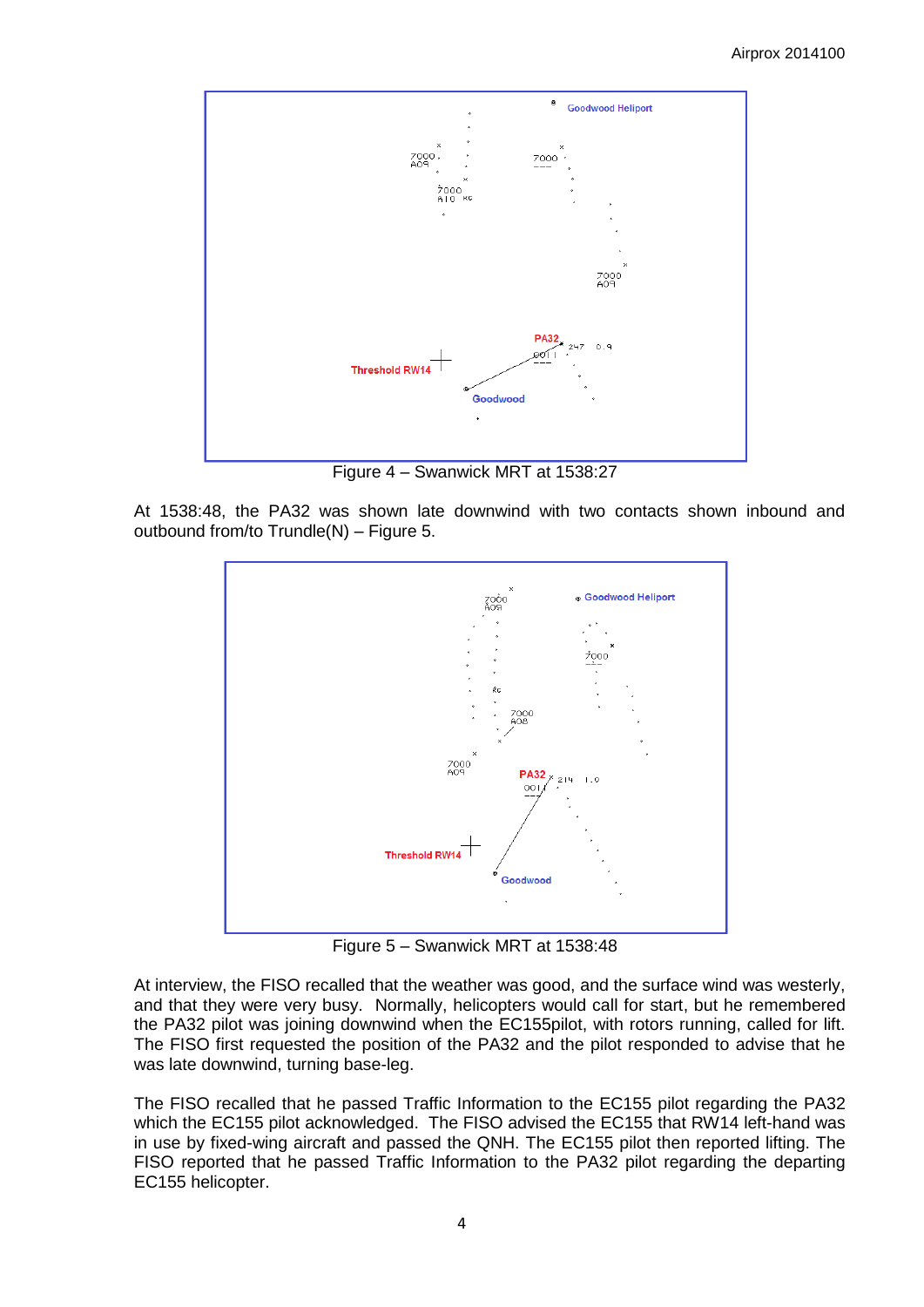The FISO indicated that he was distracted for 4 or 5 seconds by another helicopter requesting fuel and when he returned his attention to the departing EC155, it had transitioned on a southwesterly track and was in a right-turn at about 200ft. The FISO couldn't be sure whether the EC155 had crossed RW14 before turning but, as it routed north, he considered it east of the RW14 centreline and likely to be inside and below the fixed-wing circuit. The EC155 pilot's written report indicated that he was no 4 of 5 in a number of helicopter departures and, being much heavier than the previous departures, he needed to accelerate longer before turning. On levelling at 900ft the EC155 pilot observed the fixed-wing aircraft turning sharply and descending.

At 1539:14 the PA32 was shown on the radar recording turning onto base leg, and the EC155 first appeared indicating an altitude of 900ft. The distance between the two aircraft was 0.5nm – Figure 6.



Figure 6 – Swanwick MRT at 1539:14

At 1539:22 the distance between the two aircraft was 0.2nm. At this point it was believed that the PA32 took avoiding action (Figure 7).



Figure 7 – Swanwick MRT at 1539:14

A photo was extracted from video footage taken by a passenger on the EC155, which showed the PA32 banking left- Figure 8.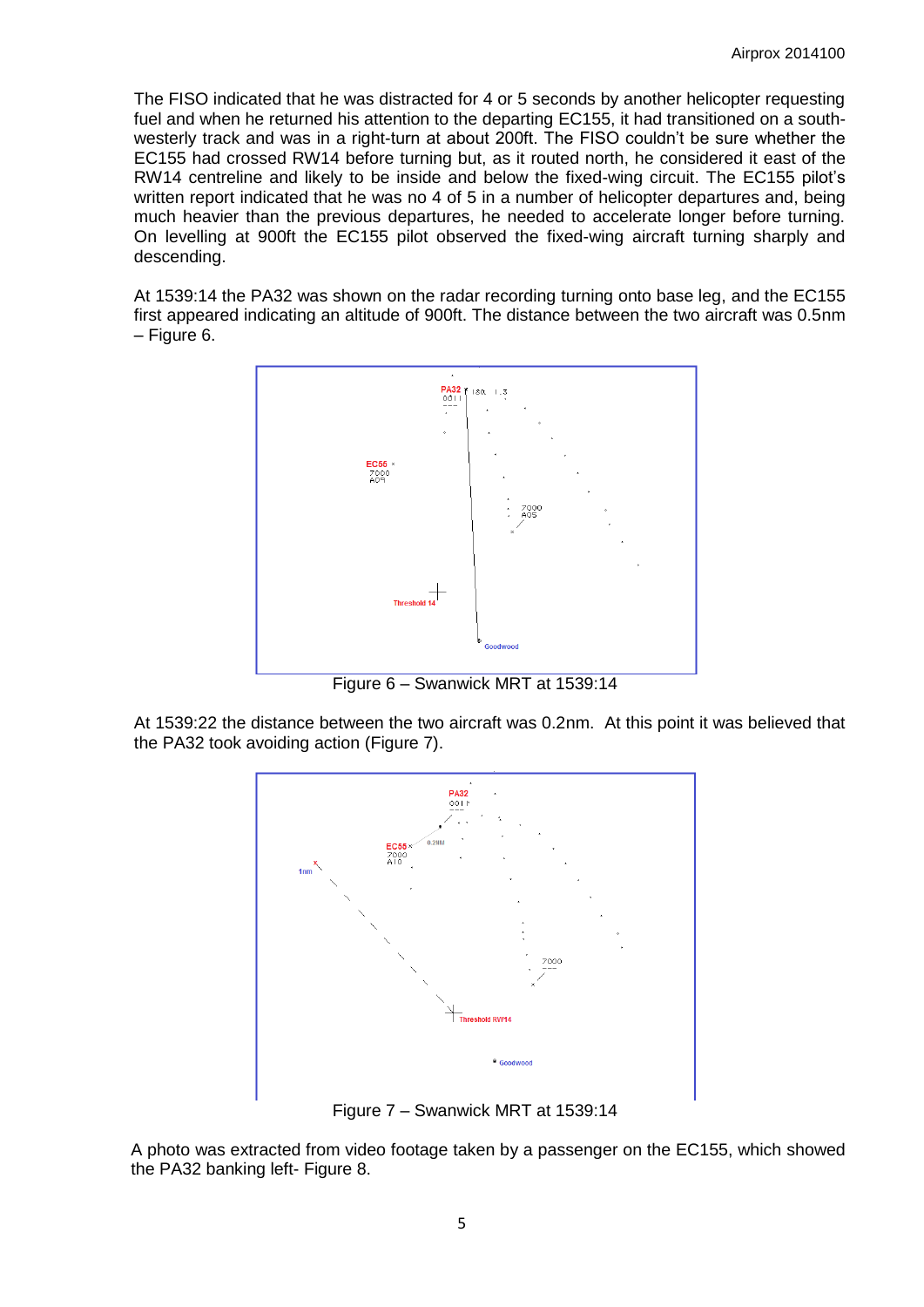

Figure 8 – Photograph taken by EC155 passenger

On the next radar update the PA32 passed 0.1nm behind the EC155, which was at an altitude of 1000ft.

The FISO indicated that the PA32 pilot had reported the helicopter passing very close. The FISO recalled being surprised and believed the PA32 may have flown a tighter base leg and final than normal.

When questioned about the requirement to follow the published pilot instructions - '*fixed-wing should join overhead and helicopters should depart to the east via Tangmere'*, the ATSU advised that there was some flexibility on the day with fixed-wing joining downwind and helicopters departing via Trundle (N). Previous helicopters departures had lifted and then spot-turned to depart on a northerly track inside and below the fixed wind circuit with appropriate traffic information.

The ATSU advised that as part of the post event wash up discussion and forward planning for 2015 events, they were intending to review procedures with a proposal to depart helicopters in the direction of the runway in use (circular flow) to a fixed point before turning on track.

Both pilots were in receipt of an  $AFIS<sup>3</sup>$ , under which FISOs shall issue information to aircraft in their area of responsibility useful for the safe and efficient conduct of flights. They are not permitted to issue instructions to pilots in the air or when relaying a clearance from an air traffic control unit. Pilots, therefore, are wholly responsible for collision avoidance in accordance with the Rules of the  $Air<sup>4</sup>$ .

The Goodwood Pilot Instructions state that fixed-wing aircraft should join overhead and then crosswind at 1200ft with helicopters departing from the RW24 threshold, on an easterly track, at not above 900ft (below the fixed-wing circuit), but the ATSU advised that there was some flexibility on the day, with fixed-wing joining downwind and helicopters departing via Trundle N). Previous helicopter departures had reportedly departed remaining east of RW14, on track for Trundle(N), departing below the fixed wind circuit. Traffic Information was being passed to assist pilots to avoid each other on a 'see and avoid' basis.

No procedure had been published for northerly departures and the ATSU was allowing a flexible operation, which relied on departing helicopter pilots remaining east of RW14, and departing below fixed-wing aircraft at the end of the downwind/beginning of base leg.

 $\overline{\phantom{a}}$  $3$  Aerodrome Flight Information Service

<sup>4</sup> CAP797 FISO procedures: Section1, Chapter 1, Page 1, Paragraph 1.1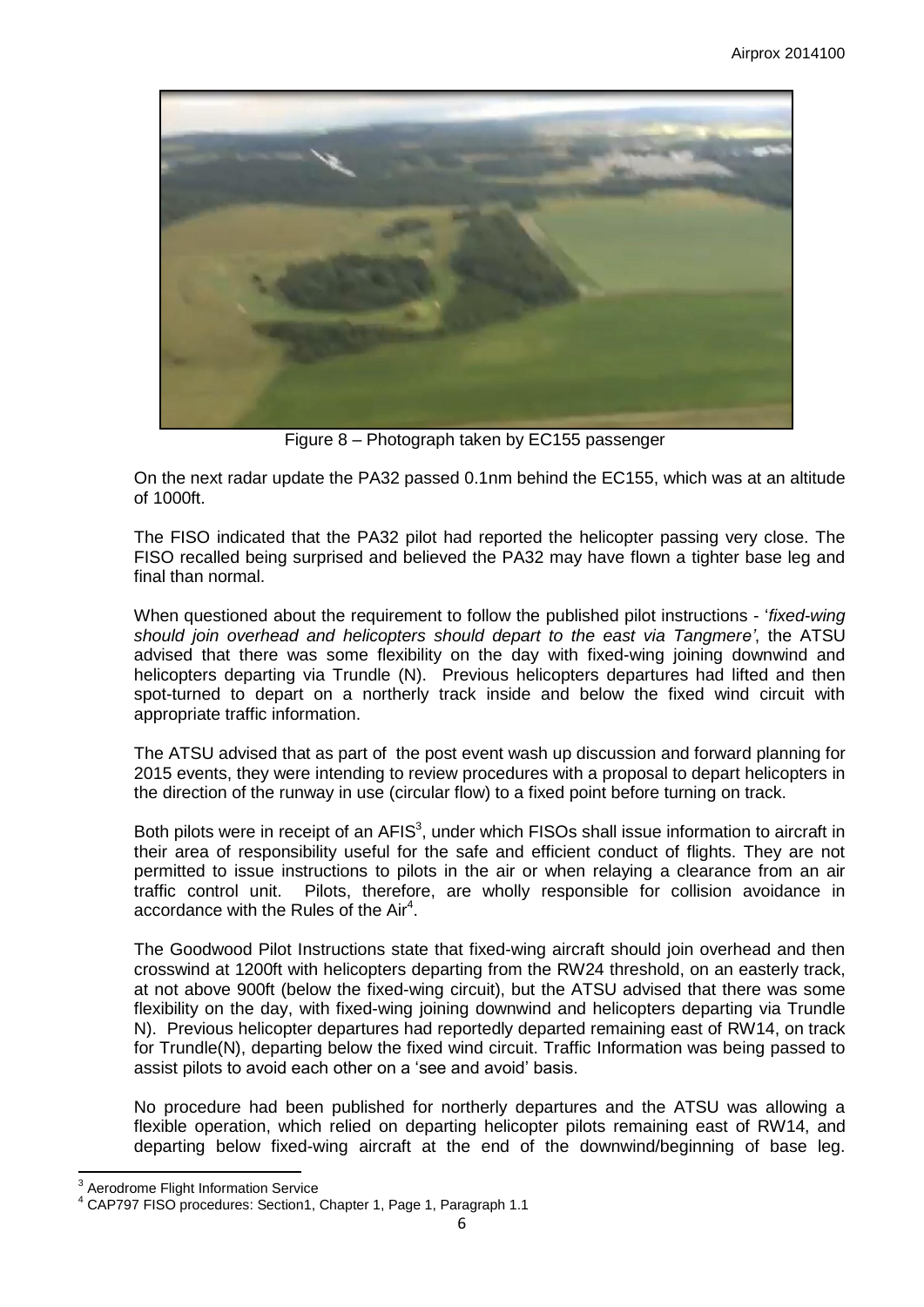However, the PA32 on base leg was likely descending from 1200ft. The flight profile of the departing EC155 resulted in it being 0.5nm further west than anticipated, which brought it into conflict with the PA32 descending on left-base.

CAA ATSI considered that the published pilot instructions for special events should indicate in advance the procedures to be expected, together with any alternatives or contingency planning, in order that pilots are well prepared and can pre-plan accordingly. The ATSU intended to review this issue as part of the 2015 events planning process.

#### **UKAB Secretariat**

Both pilots shared equal responsibility to avoid a collision and to avoid flying in such proximity to other aircraft as to create a danger of collision<sup>5</sup>. In addition, the EC155 pilot was required to conform to the pattern of traffic formed by other aircraft intending to land at the aerodrome<sup>6</sup>.

### **Summary**

The Airprox occurred when the EC155 transitioned further to the southwest than expected, before turning north and into conflict with the PA32, which was descending on left-base.

## **PART B: SUMMARY OF THE BOARD'S DISCUSSIONS**

Information available included reports from the pilots of both aircraft, radar photographs/video recordings, photographs and video from the passenger in the EC 155, a report from the FISO involved and reports from the appropriate ATC and operating authorities.

The Board first considered the actions of the PA32 pilot. Although the Goodwood procedures required him to carry out an overhead join rather than a downwind join, the Board opined that, in this case, it had no bearing on the cause or the outcome of the Airprox because the PA32 would still have been at around the same base-leg position and altitude, regardless of his type of join.

The Board then noted that the published Goodwood procedure was for helicopters departing from RW24 threshold to depart via Tangmere to the east but, as in this case where the EC155 pilot had elected to depart to the north via Trundle, it was apparent that the published departure procedures were being routinely ignored by many pilots. Members thought that although the published easterly departure was safe, it was not expeditious for many pilots, and agreed that this was likely to be a significant factor in the routine use of alternative non-standard departures. The ATSU had reported that a great deal of flexibility was required on the day, and the Board opined that this was a symptom of a systemic failure where the poorly thought out procedures placed a great deal of responsibility on the FISO (who had no authority to control aircraft, and could only offer information pertinent to safe flight). In essence, Goodwood was expecting the FISO to manage a complex and busy air operation without robust procedures suited to either the intensity of the operation or the needs of the airfield users; members opined that the complexity and scale of operations during the Festival of Speed could well warrant the employment of a licensed Air Traffic Controller rather than a FISO.

Recognising that the FISO did not a have a remit to issue positive control instructions to pilots, even though the EC155 pilot may have believed that he had been issued with a positive clearance for his extended Category A profile departure, the Board agreed that it was the EC155 pilot's responsibility to co-ordinate his flight profile and non-standard departure route to remain clear of other traffic in the visual circuits. Consequently, the Board agreed that the cause of the Airprox was that the EC155 pilot did not follow the promulgated departure procedure and flew into conflict with the PA32 in the visual circuit. Nevertheless, both pilots saw each other's aircraft, and the PA32 pilot took appropriate avoiding action. Although the resulting separation between the converging aircraft was less than ideal, the Board agreed that appropriate actions had been taken in time to prevent a collision and that

 $\overline{\phantom{a}}$ 

 $<sup>5</sup>$  Rules of The Air 2007, Rule 8, Avoiding Aerial Collisions</sup>

 $6$  Rules of The Air 2007, Rule 12, Flight in the Vicinity of an Aerodrome